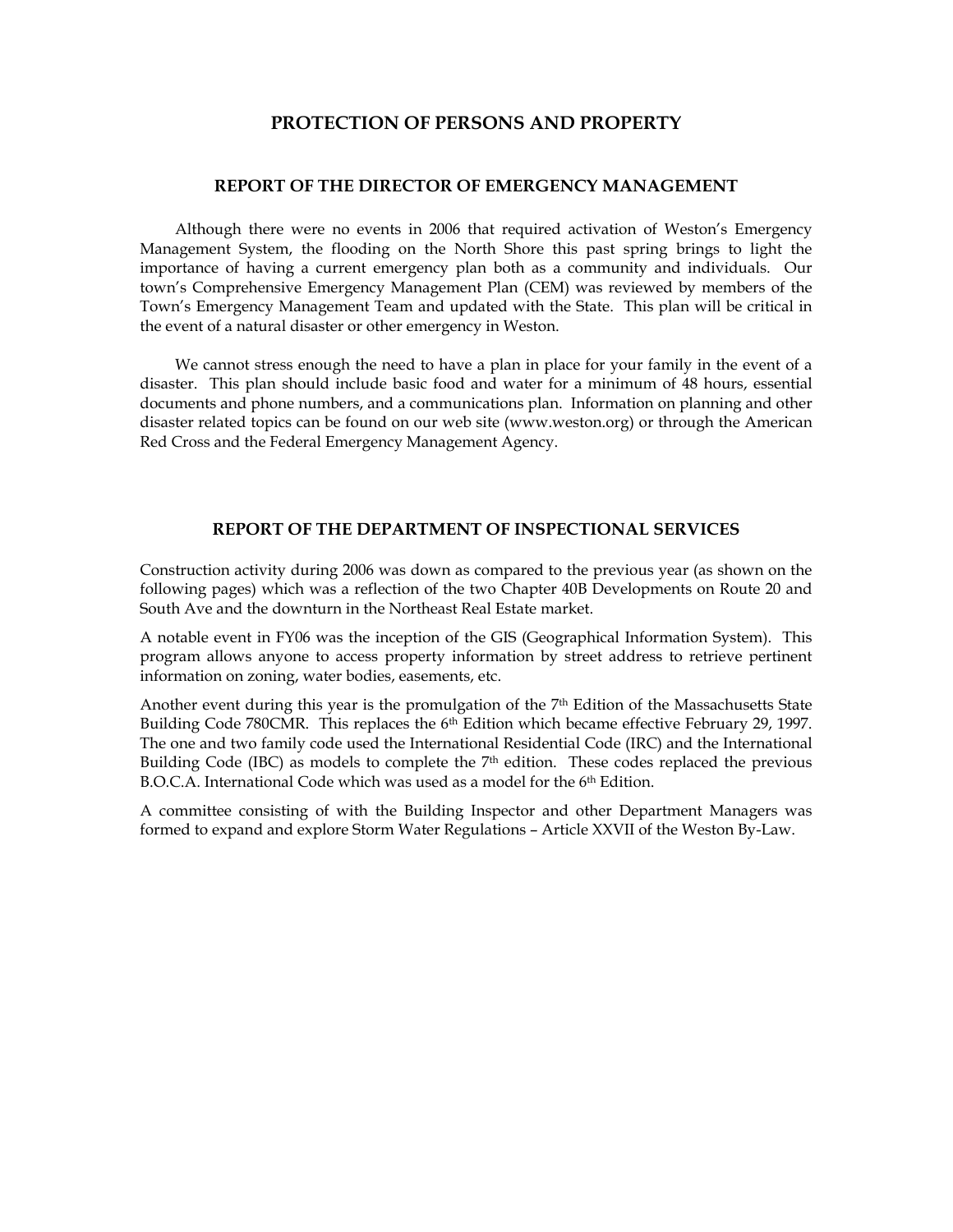|                              |          | 2006             |               |          | 2005             |                 |          | 2004             |                |
|------------------------------|----------|------------------|---------------|----------|------------------|-----------------|----------|------------------|----------------|
|                              | Permits  | Estimated        |               | Permits  | Estimated        |                 | Permits  | Estimated        |                |
|                              | Issued   | Value            | Fees          | Issued   | Value            | Fees            | Issued   | Value            | Fees           |
|                              | (Number) | (Dollars)        | (Dollars)     | (Number) | (Dollars)        | (Dollars)       | (Number) | (Dollars)        | (Dollars)      |
| Single Family Residence      | 24       | 18,117,000       | 181,771       | 52       | 43,030,558       | 429,810         | 36       | 29,907,795       | 297,408        |
| Multiple Dwelling District   |          |                  |               |          |                  |                 |          |                  |                |
| New Building-Commercial      | 5        | 12,709,959       | 128,500       | 1        | 1,568,178        | 15,682          | $\theta$ |                  | $\overline{0}$ |
| Additions/Alterations/       |          |                  |               |          |                  |                 |          |                  |                |
| Repairs - Residential        | 201      | 20,702,264       | 206,722       | 258      | 25,766,459       | 259,264         | 184      | 21,906,604       | 218,770        |
| Additions/Alterations/       |          |                  |               |          |                  |                 |          |                  |                |
| Repairs - Commercial         | 17       | 2,370,977        | 13,872        | 10       | 1,419,000        | 14,190          | 12       | 1,108,000        | 11,080         |
| *Other Construction/         |          |                  |               |          |                  |                 |          |                  |                |
| Residential                  | 204      | 7,015,737        | 74,674        | 192      | 3,606,022        | 38,736          | 207      | 3,899,526        | 43,500         |
| *Other Construction/         |          |                  |               |          |                  |                 |          |                  |                |
| Commercial/Municipal         | 36       | 1,098,810        | 11,728        | 22       | 584,360          | 1,892           | 38       | 1,197,908        | 12,815         |
| Miscellaneous and            |          |                  |               |          |                  |                 |          |                  |                |
| Periodic Inspections         | 90       |                  | 6,925         | 62       |                  | 4,602           | 86       |                  | 5,745          |
| <b>Total Construction</b>    | 577      | 62,014,747<br>\$ | \$<br>624,192 | 597      | 75,974,577<br>\$ | 764,176<br>- \$ | 563      | 58,019,833<br>\$ | 589,318<br>\$  |
| <b>Gas Permits</b>           | 341      |                  | 13,649        | 351      |                  | 15,668          | 345      |                  | 12,609         |
| Plumbing Permits             | 383      |                  | 27,393        | 436      |                  | 33,727          | 432      |                  | 28,986         |
| <b>Wiring Permits</b>        | 671      |                  | 111,176       | 671      |                  | 68,197          | 605      |                  | 48,565         |
| <b>Total</b>                 | 1,395    |                  | 152,218<br>\$ | 1,458    |                  | 117,592         | 1,382    |                  | 90,160         |
| *Demolition (included above) | 32       |                  |               | 34       |                  |                 | 40       |                  | 8,000<br>\$    |

## **REPORT OF THE INSPECTOR OF BUILDINGS AND WIRES CALENDAR YEAR 2006 AND 6-YEAR SUMMARY REPORT**

**Alarm Security Fee** plus \*\*6,600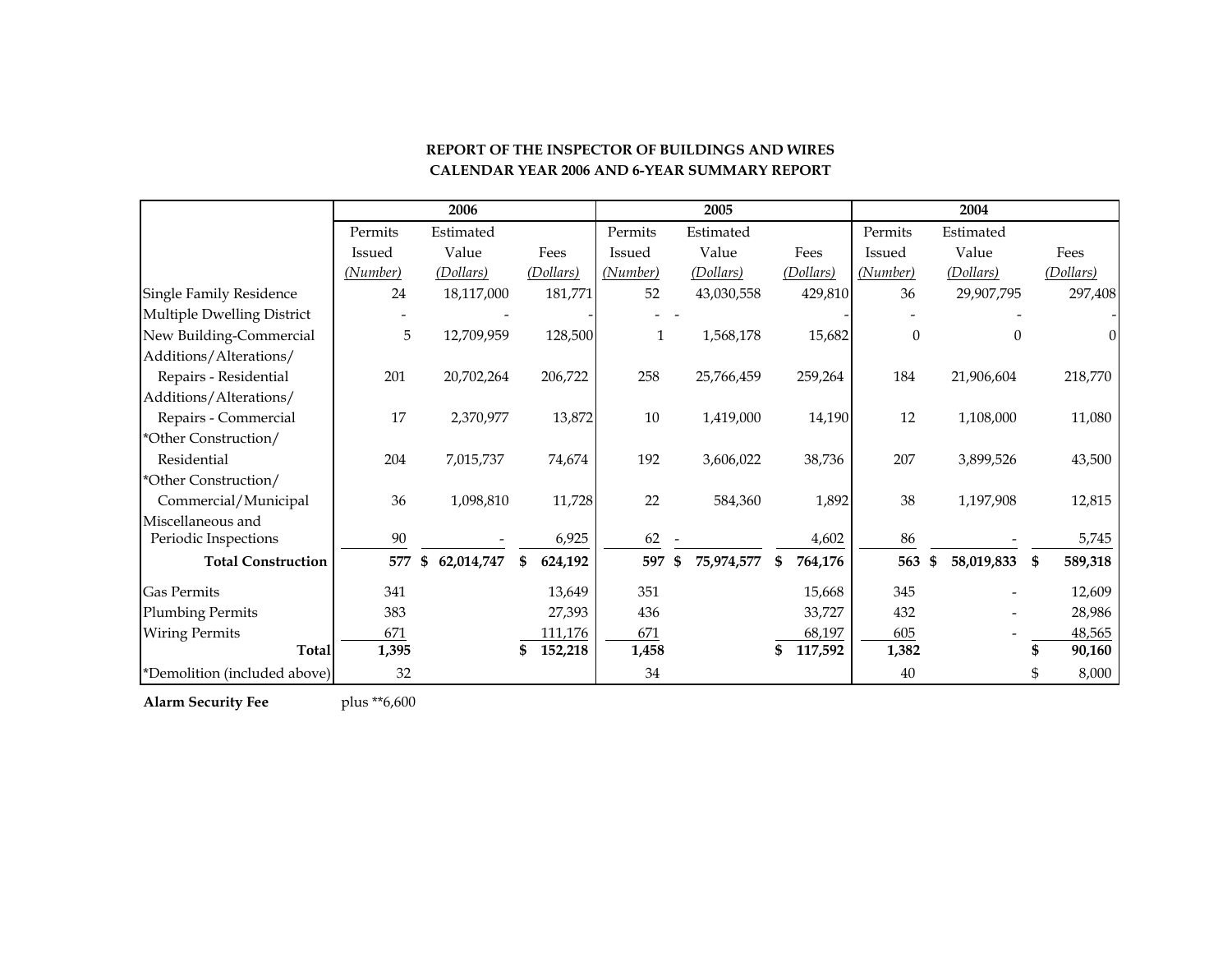|                              |          | 2003             |               |          | 2002             |           |               | 2001             |              |
|------------------------------|----------|------------------|---------------|----------|------------------|-----------|---------------|------------------|--------------|
|                              | Permits  | Estimated        |               | Permits  | Estimated        |           | Permits       | Estimated        |              |
|                              | Issued   | Value            | Fees          | Issued   | Value            | Fees      | <b>Issued</b> | Value            | Fees         |
|                              | (Number) | (Dollars)        | (Dollars)     | (Number) | (Dollars)        | (Dollars) | (Number)      | (Dollars)        | (Dollars)    |
| Single Family Residence      | 27       | 22,406,625       | 224,073       | 27       | 19,647,072       | 196,511   | 45            | 32,131,975       | 293,954      |
| Multiple Dwelling District   |          |                  |               |          |                  |           |               |                  |              |
| New Building-Commercial      | 1        | 4,346,650        | n/a           | 4        | 10,286,444       | 93,400    | 2             | 8,905,400        | 89,054       |
| Additions/Alterations/       |          |                  |               |          |                  |           |               |                  |              |
| Repairs (Residential)        | 195      | 25,132,569       | 251,768       | 169      | 22,699,900       | 229,497   | 152           | 14,528,664       | 145,555      |
| Additions/Alterations/       |          |                  |               |          |                  |           |               |                  |              |
| Repairs (Commercial)         | 10       | 2,937,970        | 29,381        | 8        | 500,500          | 4,805     | 9             | 38,568,716       | 41,188       |
| *Other Construction/         |          |                  |               |          |                  |           |               |                  |              |
| Residential                  | 178      | 3,600,285        | 40,431        | 208      | 3,257,959        | 37,291    | 199           | 3,256,282        | 36,502       |
| *Other Construction/         |          |                  |               |          |                  |           |               |                  |              |
| Commercial/Municipal         | 23       | 681,978          | 7,025         | 23       | 245,315          | 2,665     | 23            | 296,573          | 2,620        |
| Miscellaneous and            |          |                  |               |          |                  |           |               |                  |              |
| Periodic Inspections         | 79       |                  | 5,465         | 89       |                  | 6,810     | 62            |                  | 2,700        |
| <b>Total Construction</b>    | 513      | 59,106,050<br>\$ | 558,143<br>\$ | 528      | 56,637,190<br>\$ | \$570,979 | 492           | 97,687,610<br>\$ | \$611,572.50 |
| <b>Gas Permits</b>           | 349      |                  | 13,593        | 363      |                  | 13,884    | 363           |                  | 13,506       |
| <b>Plumbing Permits</b>      | 381      |                  | 25,683        | 381      |                  | 27,658    | 381           |                  | 26,063       |
| <b>Wiring Permits</b>        | 575      |                  | 45,945        | 612      |                  | 69,132    | 587           |                  | 42,041       |
| <b>Total Construction</b>    | 1,305    |                  | 85,221<br>\$  | 1,356    |                  | 110,674   | 1,331         |                  | 81,610       |
| *Demolition (included above) | 24       |                  | 4,900<br>\$   | 33       |                  | 6,600     | 28            |                  | 5,650<br>\$  |

## **REPORT OF THE INSPECTOR OF BUILDINGS AND WIRES** *(continued)*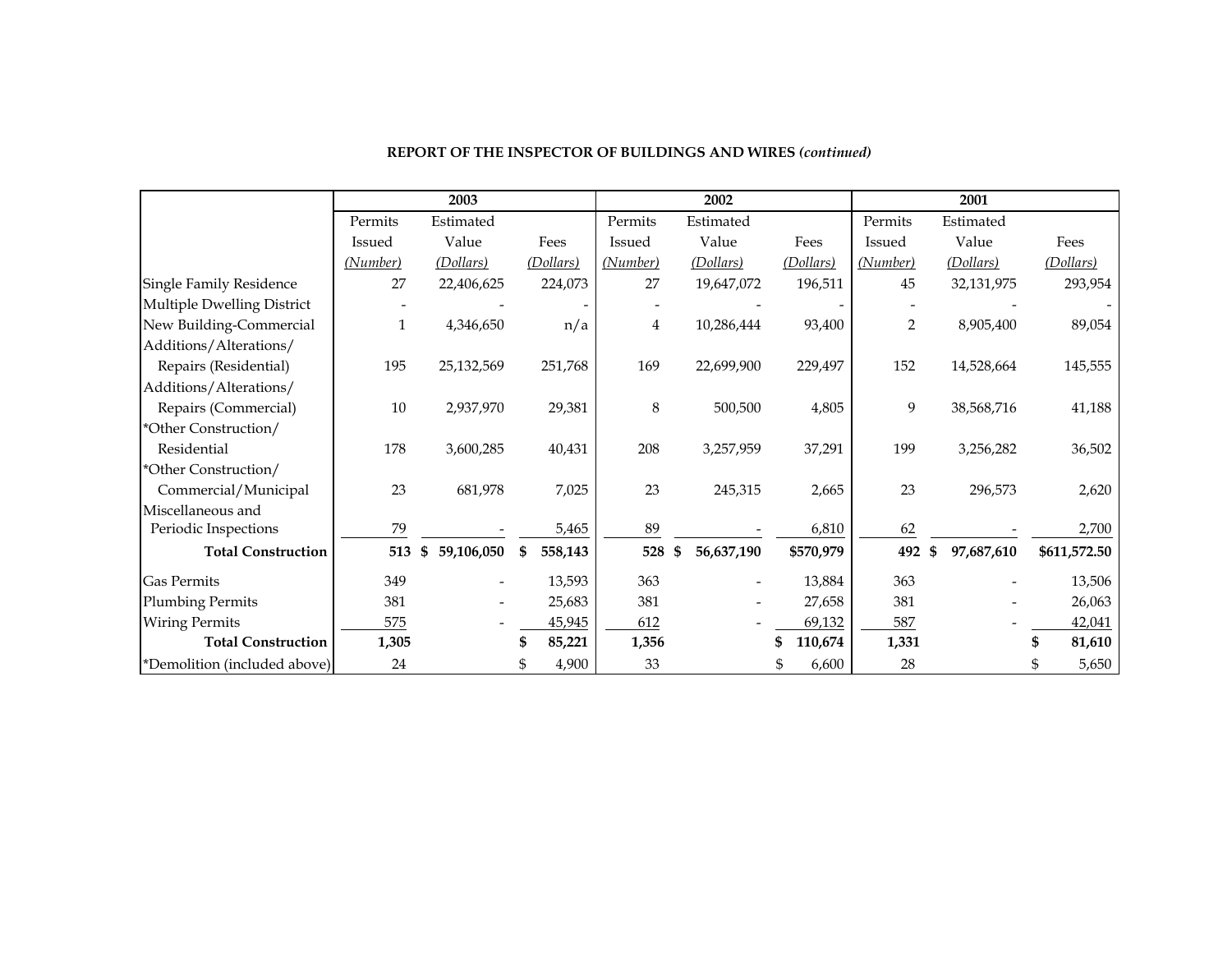#### **REPORT OF THE FIRE DEPARTMENT**

In calendar year 2006 the Weston Fire Department responded to 1,934 calls for service. We were fortunate to not have had any large loss fires but this should not lead to complacency. As a department we cannot stress enough the importance of making a conscious effort to protect ourselves from the dangers of fire including installing and testing smoke and carbon monoxide detectors; and having and practicing a home escape plan.

We have always felt that it is easier to prevent a fire than extinguish one. As such, prevention remains a core component of our mission. We continue to conduct school visits, and required fire safety inspections. These inspections include oil burning equipment, liquefied propane installations, home fire and carbon monoxide alarms, fuel tank removals, and blasting operations. In addition, quarterly inspections of nursing care and other facilities were conducted as required by law.

The 2006 Town Meeting approved the purchase of a new fire engine to serve as our first line engine at Headquarters. This year we will be asking for the purchase of a new aerial ladder. If funded, this will replace the 30 year old ladder truck currently in service. Although the present truck has served us well, with the changes in residential construction in Weston over the past 30 years and technological advances in apparatus design, the present ladder is no longer adequate to provide for the safety and needs of our residents or firefighters.

While our Emergency Ambulance Service accounted 46% of our call volume, the department's Emergency Medical Technicians and First Responders continue to provide critical care to the residents and visitors of Weston. We are fortunate to have both Emerson Hospital and American Medical Response Ambulance as Advanced Life Support providers to the community; however it is critical that we take steps to ensure that this level of care remains available for the community in both a timely and cost effective manner. We encourage residents wishing to take a class in CPR or learn more about defibrillators to contact the fire department.

This past year we updated our department website to include our incident log, information and photos on interesting incidents as well as links to other fire and safety related sites. We encourage residents to check out the fire department, and other department pages, on a regular basis. The web address is www.weston.org.

We look back with gratitude to all of those who have supported and assisted this Department in many ways. Citizen support and cooperation is essential if we are to continue to keep our Town fire safe and maintain an effective level of service. To the citizens of Weston, the Honorable Board of Selectmen, Finance Committee, Town Manager, and the members of the Weston Fire Department who have all worked so diligently, I extend my sincere appreciation and thanks.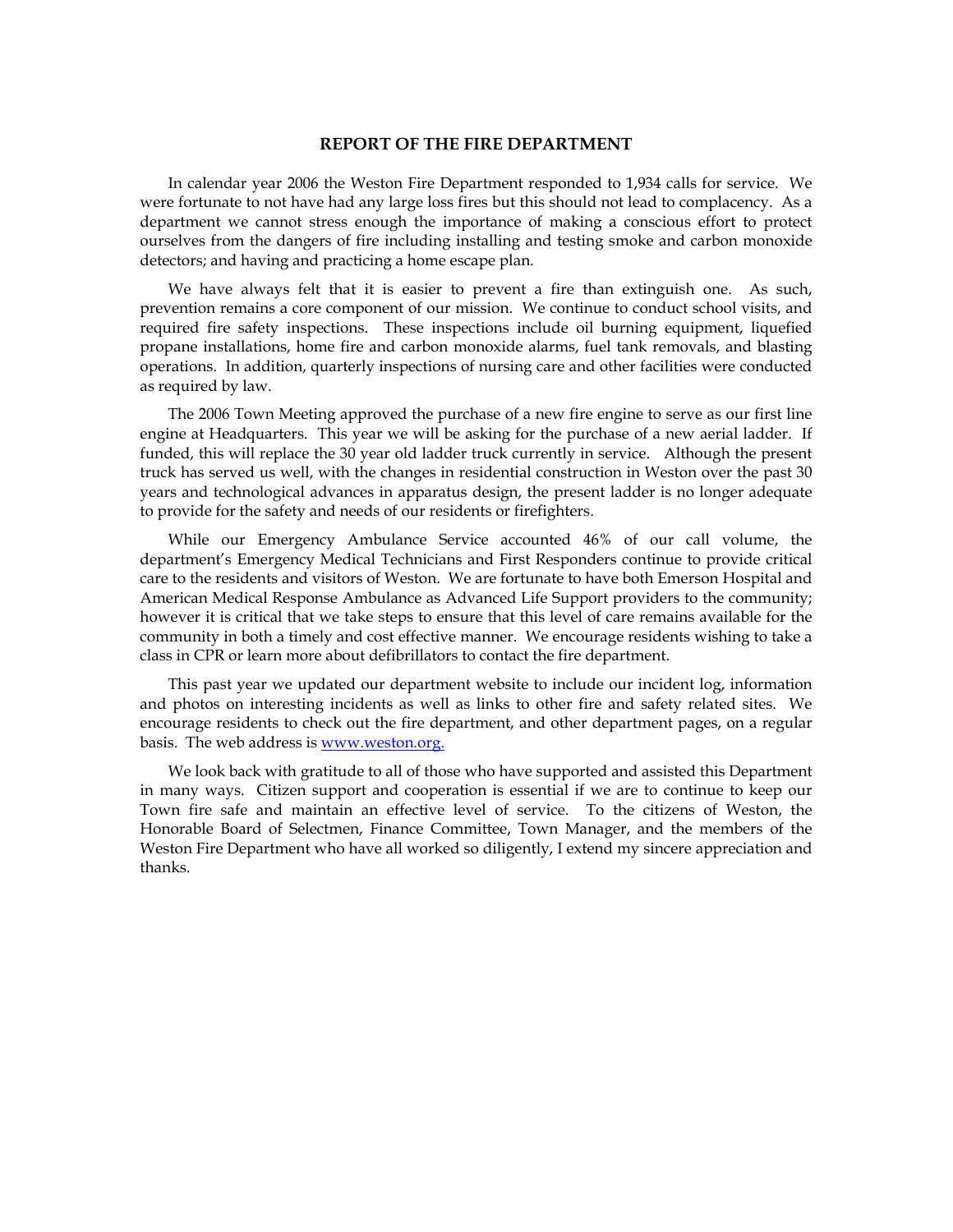## **2006 DEPARTMENT STATISTICS:**

(Year ending December 31, 2006)

In 2006 the Weston Fire Department responded to 165 Bell Alarms and 1,769 Still Alarms for a total of 1,934 incidents as follows:

| Fire Incidents                        | $=-=-84$       |
|---------------------------------------|----------------|
| Ambulance Incidents                   | $= == 889$     |
| <b>Other Emergency Services</b>       | $= == 960$     |
| Mutual Aid:                           |                |
| Received from neighboring communities | $===148$ times |
| Provided to our neighbors             | $===130$ times |

The Emergency Ambulance Service responded to 889 incidents as follows of which 720 were medical emergencies and 169 were motor vehicle accidents.

## COMPARISON OF ALARMS ANSWERED -- 10 YEAR PERIOD

| 1997 | 1,657 Alarms | 2002 | 1,803 Alarms |
|------|--------------|------|--------------|
| 1998 | 1,740 Alarms | 2003 | 1,990 Alarms |
| 1999 | 1.773 Alarms | 2004 | 2,007 Alarms |
| 2000 | 1,883 Alarms | 2005 | 2,023 Alarms |
| 2001 | 2,080 Alarms | 2006 | 1,934 Alarms |

| 10 Year Average | $=$ 1,889 Incidents Annually |
|-----------------|------------------------------|
| 5 Year Average  | $=$ 1,951 Incidents Annually |
| 3 Year Average  | $=$ 1,988 Incidents Annually |

## Permits Issued Pursuant To Massachusetts General Laws:

| <b>Blasting Permits</b><br>6<br>Carpet Installations<br>$\theta$<br>LP Gas Storage Permits<br>23<br><b>Tank Truck Inspections</b><br>17<br>Cutting & Welding Permits<br>7<br><b>Explosives Storage Permits</b><br>$\theta$<br>Flammable Liquid Storage Permits<br>Underground Tank Removal Permits<br>22<br>Oil Burner Installations/Alterations<br>41<br>Fire Alarm Systems - New Construction<br>103 | 258 |
|--------------------------------------------------------------------------------------------------------------------------------------------------------------------------------------------------------------------------------------------------------------------------------------------------------------------------------------------------------------------------------------------------------|-----|
|                                                                                                                                                                                                                                                                                                                                                                                                        |     |
|                                                                                                                                                                                                                                                                                                                                                                                                        |     |
|                                                                                                                                                                                                                                                                                                                                                                                                        |     |
|                                                                                                                                                                                                                                                                                                                                                                                                        |     |
|                                                                                                                                                                                                                                                                                                                                                                                                        |     |
|                                                                                                                                                                                                                                                                                                                                                                                                        |     |
|                                                                                                                                                                                                                                                                                                                                                                                                        |     |
|                                                                                                                                                                                                                                                                                                                                                                                                        |     |
|                                                                                                                                                                                                                                                                                                                                                                                                        |     |
|                                                                                                                                                                                                                                                                                                                                                                                                        |     |
| Fire Alarm Systems - Residential Sales<br>126                                                                                                                                                                                                                                                                                                                                                          |     |
|                                                                                                                                                                                                                                                                                                                                                                                                        |     |

| $=$ \$  | 249,906.00                                                  |
|---------|-------------------------------------------------------------|
| ==      | 15,400.00                                                   |
| ==      | 12,220.00                                                   |
| ==      | 23,000.00                                                   |
| ==      | 82.00                                                       |
| $==$ \$ | 277.608.00                                                  |
|         | Fiscal Year 2006 Revenue Turned Over To The Town Treasurer: |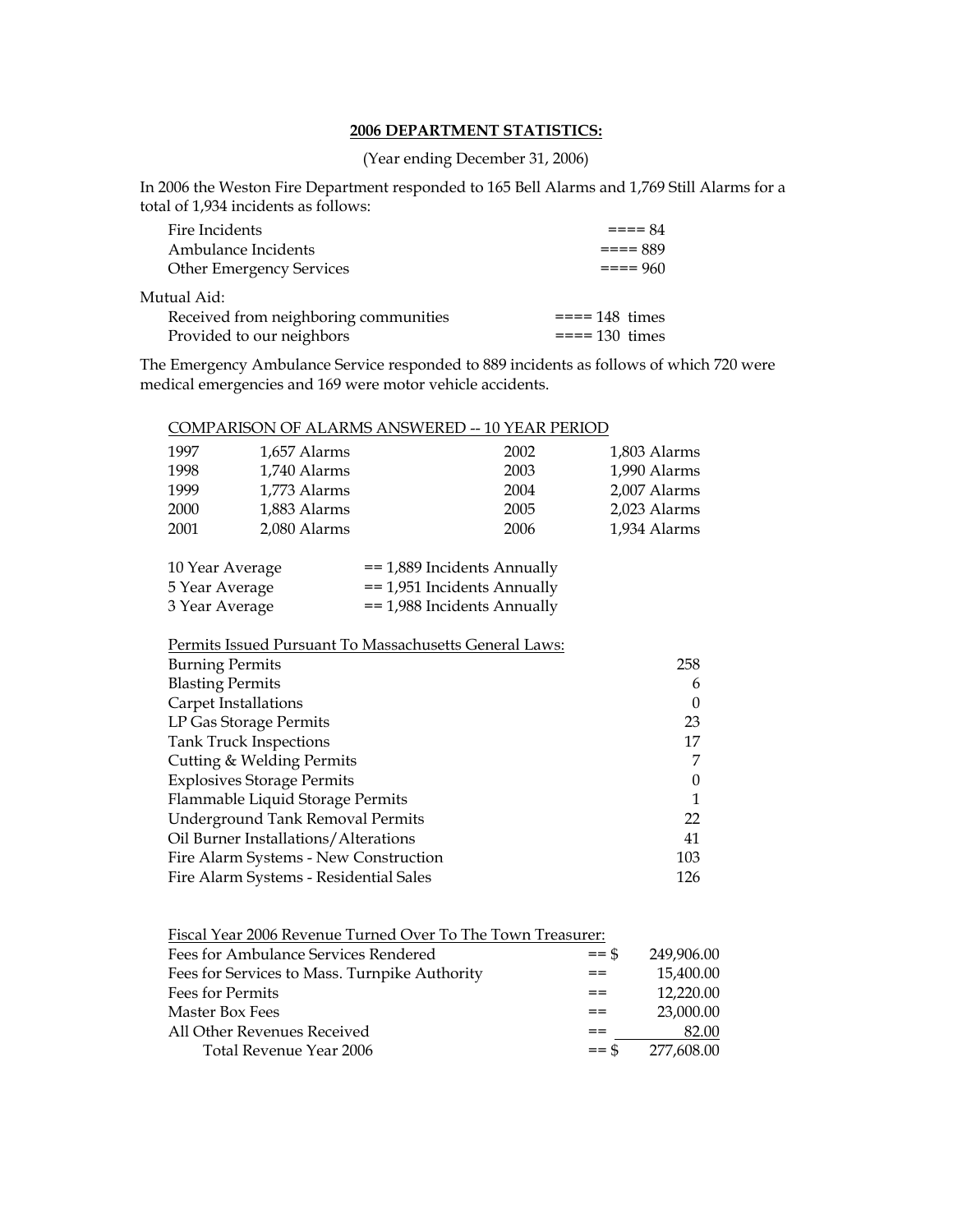#### DEPARTMENT APPARATUS INVENTORY

| YEAR                                 |  |
|--------------------------------------|--|
| PURCHASED                            |  |
| 4 WD Expedition<br>2003<br>$=$       |  |
| 4 WD Expedition<br>1998<br>$=$       |  |
| 4 WD Pickup Truck<br>1998<br>$=$     |  |
| 1,250 GPM Pumper<br>1996<br>$=$      |  |
| 1,000 GPM Pumper<br>1990<br>$=$      |  |
| 1,250 GPM Pumper<br>2002<br>$=$      |  |
| 1,000 GPM Pumper<br>1985<br>$=$      |  |
| 4 WD Brush Truck<br>1991<br>$=$      |  |
| Technical Rescue Unit<br>1999<br>$=$ |  |
| 85' Aerial Ladder<br>1977<br>$=$     |  |
| 4 WD Explorer<br>1999<br>$=$         |  |
| 2006 Horton ERV<br>2006<br>$=$       |  |
| 1999 Horton ERV<br>1999<br>$=$       |  |
| 14' Flat Bottom<br>1973<br>$=$       |  |
| 35' Aerial Bucket<br>2005<br>$=$     |  |
|                                      |  |

# **REPORT OF THE POLICE DEPARTMENT**

The year of 2006 has brought major changes to the Police Department. We have six new officers replacing retired personnel and the face of the department is getting younger. New officers Bill Carlo and Phil Bird attended and graduated from the six month Police Academy sponsored by the MBTA Police. Officers David Zampell and Tim Bousios came to us from The University of Massachusetts, Lowell Campus Police having already completed their mandatory Academy training. Our two newest appointments, Kellie Moloney and Jason Mello are presently attending the MCJTC Academy, and are scheduled to graduate at the end of July. We are excited to have new personnel and look forward to the professional and energetic additions to our department. Internal changes include moving John Lyons, a 20 year member of the department, to the position of Acting Lieutenant and promoting Tom Kelly, with seven years of service, to the rank of Sergeant. All of these additions and promotions are promising changes that will help move our department forward in these changing times.

Technology is progressing faster than most departments can keep up with and it seems that every month something new is rolled out. Technology that makes for more effective communication, gives better access to internal and external agencies and streamlines procedures is critical to the effective operations of all public safety and first responder groups. The new GIS system implemented over the last couple of years will prove to be an invaluable tool in protecting and providing emergency services to residents and citizens within our borders, pinpointing locations of calls for service and drastically cutting down response time to those in need. The Town IT department has worked diligently to install a fiber optic network linking departments and building a foundation for communications throughout the Town bringing us closer to present technology anywhere it is needed. After months of planning and preparation the Reverse 911 system which allows multiple calls to a specific area of town or town-wide if necessary has been put in place aiding in notification of residents in the even of an emergency requiring information to be disseminated. This new system is in contrast to groups of town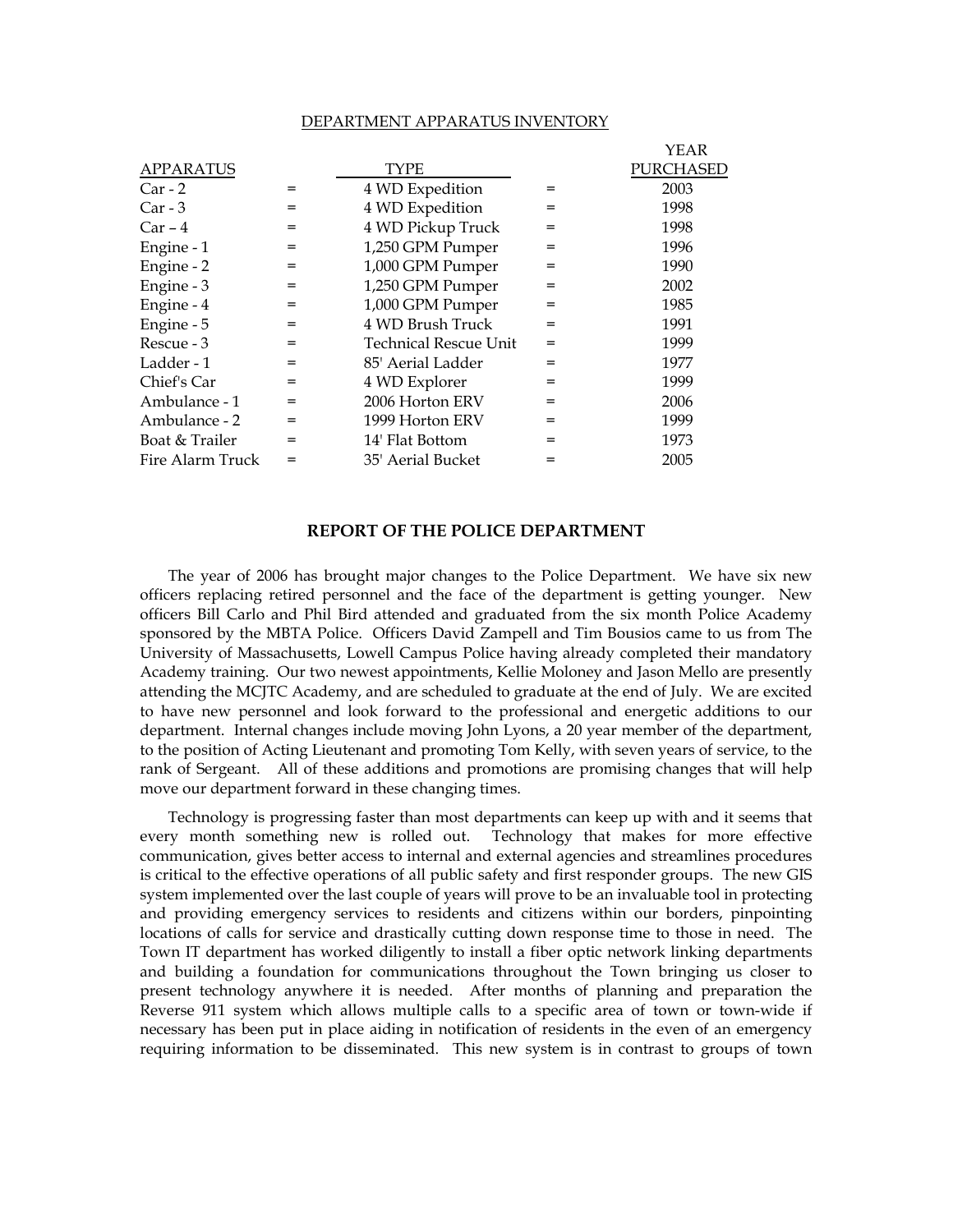workers going door to door to make notification, taking in some cases days: the new system cuts the notification time down to hours.

Traffic is still the major problem in Weston with tens of thousands of motorists using all of our streets every day. Going back through past Town Reports traffic has been cited as a condition needing to be targeted with innovative and comprehensive programs in order to make a bad situation safer and more tolerable. Since 1962 an officer dedicated specifically to traffic issues has been proposed in order to evaluate complaints, concerns and issues that pose safety hazards on small streets not designed for the volume of traffic we now see passing through once quiet neighborhoods. A traffic officer will not make the traffic go away; I'm afraid this is a condition that we will all have to live with and adjust to, but having an officer dedicated to addressing specific problem areas, setting up programs, talking to neighborhood groups and focusing on congested intersections will be a step in the direction of improving the safety of our streets.

Homeland security issues have forced us to look at situations not directly related to possible terrorist events. As is usually the case, something bad has to happen before something good can come of it. One case in point is assisting and protecting our senior population in the event of an emergency. Finding out who will need assistance and how to provide that assistance has been the main focus of the Senior Watch Collaborative, a group formed by the Council on Aging, Police, Fire and the Board of Health has been focusing on medical treatment, communication with and response to the need of seniors who have no one able to respond in a timely manner in case of emergency. Local groups that may have access to smaller, more manageable numbers of seniors are asked to help as well as individuals who may have a senior neighbor in need of assistance, not only in a crisis situation but on a regular basis, in order to improve day to day living. We are at a time where neighbors have become more distant and separated from those living close by who have traditionally looked out for one another. The Weston Police Department urges all residents to make the effort to stay in contact with neighbors and work together as a community assist each other in times of need. Thanks to all of the individuals and agencies that have supported the Police over the last year and indeed over many past years. We appreciate your support and wish the best for all.

#### **2006 Police Department Statistics**

| Automobile accidents investigated        | 249      | Emergency orders served                  |       |
|------------------------------------------|----------|------------------------------------------|-------|
| Persons reported injured                 | 75       | Orders violated                          |       |
| Accidents involving bicycles             | 4        | E911 Emergency calls recorded            | 853   |
| Accidents involving pedestrians          |          | Fire department assists (other than      |       |
| Accidents - fatal                        |          | rescue calls)                            | 473   |
| Accidents involving deer                 | 32       | Lockouts, auto/home                      | 35    |
| Automobile thefts                        | $\Omega$ | Lost property found in Weston            | 24    |
| Burglar alarms investigated              | 1,306    | Obscene & Harassing phone calls reported | 21    |
| Officers responding to burglar alarms    | 2,612    | Street lights reported out               | 582   |
| Complaints and investigations            |          | Sudden deaths investigated               | 3     |
| (excluding dog complaints)               | 14,124   | Traffic warnings forwarded to Registry   | 1,234 |
| Complaints referred to Dog Officer       | 81       | Unlawful Credit Card Use & Checks        | 8     |
| Animal Complaints Investigated by Police |          | Civil citations forwarded to Registry    | 2,038 |
| Officer                                  | 91       | Trespassing                              | 6     |
| Report of dog bites                      | 6        | Acts of vandalism reported               | 60    |
| Domestic abuse orders                    | 26       | Mailbox Damage                           | 23    |
|                                          |          |                                          |       |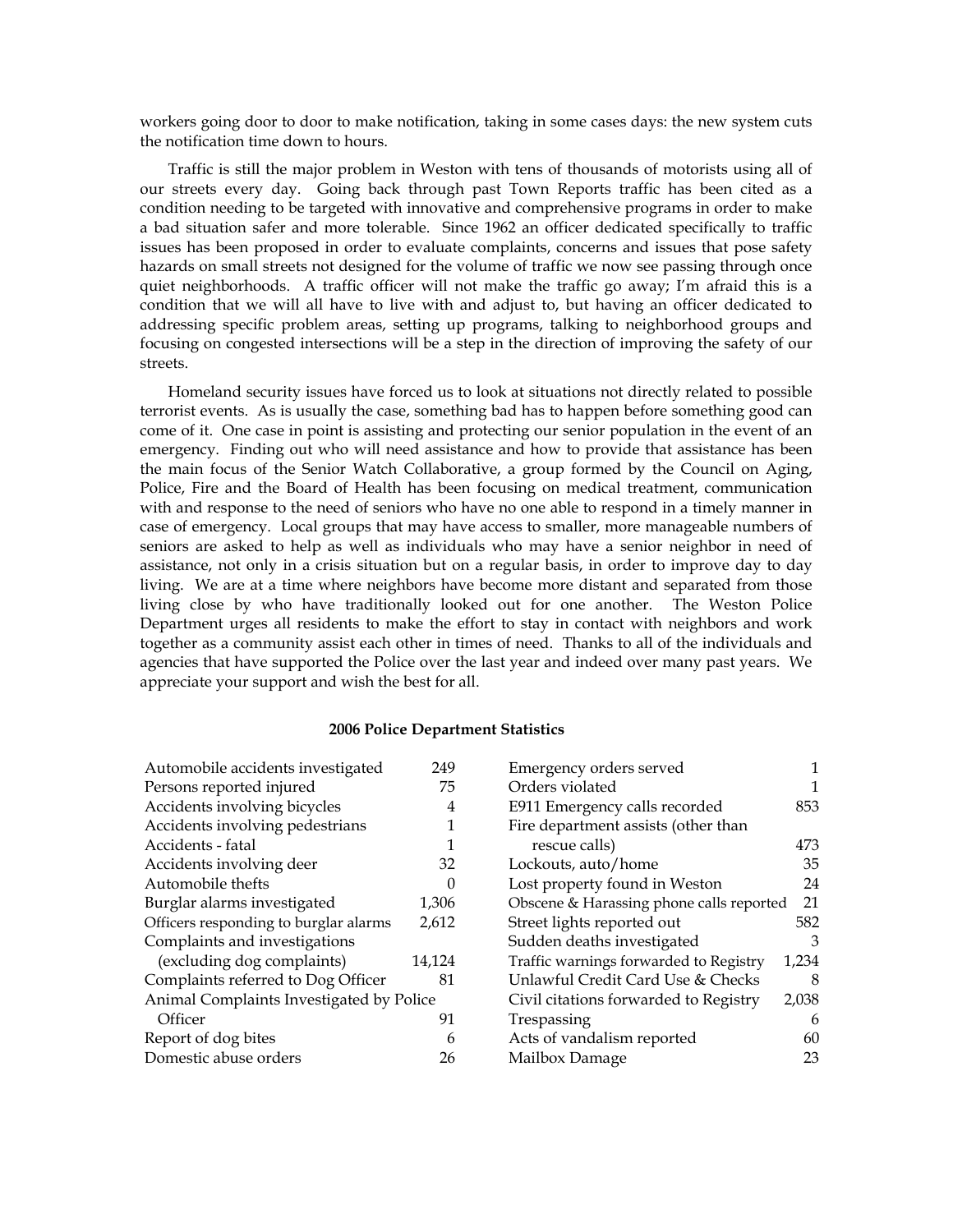|                                        | Major Crimes Reported to Police in 2006          |                    |                           |              |
|----------------------------------------|--------------------------------------------------|--------------------|---------------------------|--------------|
| Assault and battery                    | 5                                                |                    | Unlawful entry - no force | $\mathbf{1}$ |
| Burglaries reported                    | 8                                                | Attempts           |                           | 4            |
| Forcible entry                         | $\mathbf{1}$                                     | Larcenies reported |                           | 38           |
|                                        | <b>Motor Vehicle Violation/Complaints - 2006</b> |                    |                           |              |
| Disobey signs, signals, markings       |                                                  | 60                 | 540.00                    |              |
| <b>Tinted Window</b>                   |                                                  | 16                 | 1,250.00                  |              |
| Fail to keep right                     |                                                  | 34                 | 600.00                    |              |
| Fail to keep right, view obstructed    |                                                  | 4                  | 120.00                    |              |
| Fail to yield at intersection          |                                                  | 123                | 735.00                    |              |
| Stop sign violation, Town road         |                                                  | 148                | 3,700.00                  |              |
| Not wearing proper seatbelt restraint  |                                                  | 52                 | 990.00                    |              |
|                                        | Operating, no license/registration in possession | 81                 | 1,654.00                  |              |
| Fail to report name/address change     |                                                  | $\overline{4}$     | 70.00                     |              |
| Fail to signal before stopping/turning |                                                  | 3                  | 25.00                     |              |
| Fail to stay in Marked Lanes           |                                                  | 46                 | 2,000                     |              |
| Non-inspected motor vehicle            |                                                  | 572                | 10,194.00                 |              |
| Operating, after license suspended     |                                                  | 68                 |                           |              |
| Operating uninsured motor vehicle      |                                                  | 30                 | 1,800                     |              |
|                                        | Operating, no display of registration sticker    | 6                  |                           |              |
| Defective equipment                    |                                                  | 263                | 1,355.00                  |              |
| Operating unregistered motor vehicle   |                                                  | 38                 | 1,550.00                  |              |
| Operating, violation of Town by-laws   |                                                  | 10                 | 40.00                     |              |
|                                        | Operating, violation of DPW rules/regulations    | 7                  | 40.00                     |              |
| Speeding                               |                                                  | 1,175              | 45,375.00                 |              |
| Fail to stop - Red light               |                                                  | 75                 | 2,670.00                  |              |
| Miscellaneous                          |                                                  | 325                | 3,258.00                  |              |

# **Adult Arrests and Other Court Cases - 2006**

|                                     | Male | Female |
|-------------------------------------|------|--------|
| <b>Assault and Battery Domestic</b> | 4    |        |
| <b>False Documents</b>              | 1    |        |
| Larceny                             | 2    |        |
| Minor Transporting Alcohol          | 11   |        |
| Operating Under the Influence       |      |        |
| of Alcohol                          | 18   |        |
| Operating after License Suspended   | 25   |        |
| Operating Without Valid License     | 6    |        |
| Possession Class D - Marijuana      | 11   | 2      |
| Larceny of MV                       | 1    |        |
| Open and Gross                      | 3    |        |
| <b>Warrants Served</b>              | 10   | 2      |
| Total:                              | 94   | 5      |

# **Disposition of Arrests - 2006**

| Dismissed-court cost           | 16 | Cont without a Finding, Court Cost 17 |    |
|--------------------------------|----|---------------------------------------|----|
| Arrest Turned over to other PD |    | Dismissed                             |    |
| Guilty                         | 18 | Cases Cont until 2007                 | 15 |
| Cont without a Finding         | 19 |                                       |    |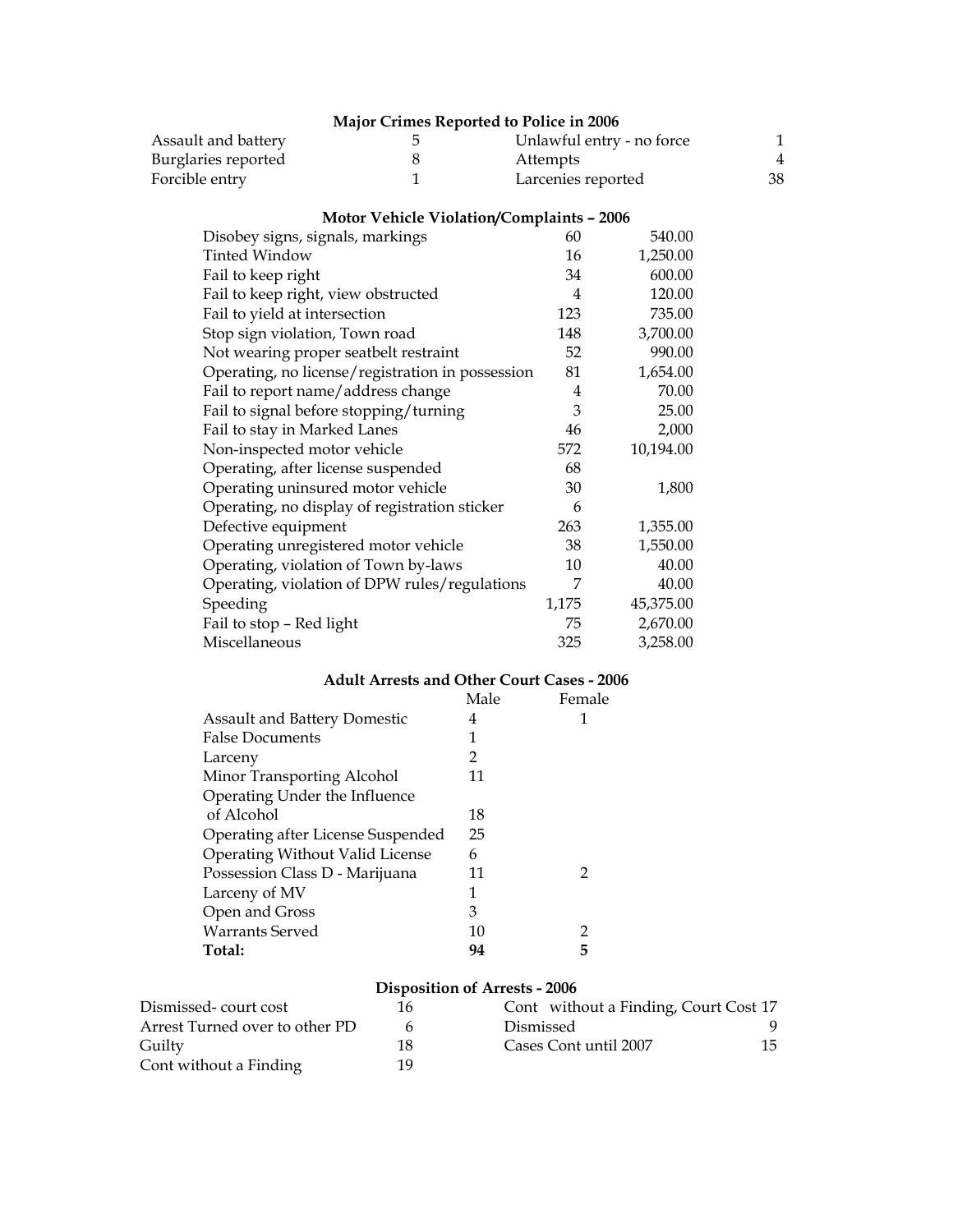#### **Revenues Generated by the Police Department in Calendar Year 2006**

| 1. Reimbursed from Commonwealth of Mass for Career Ed Incentive Plan:           | \$123,000.00 |
|---------------------------------------------------------------------------------|--------------|
| 2. Parking fines paid                                                           | 1,685.00     |
| 3. Second District Court of Eastern Middlesex at Waltham, fines and assessments | 6,460.00     |
| 4. Requests for copies of reports - insurance co. etc.                          | 1,778.00     |
| 5. Fees collected for issuance of firearms permits:                             | 8,300.00     |
| Total:                                                                          | \$141,223.00 |

#### **REPORT OF THE COMMUNITY SERVICES OFFICER**

2005 – 2006 was a busy year! Community Services Officer Keith Kasprzak began the school year with elementary grades participating in bus safety and evacuation drills. In October he visited students in K thru 8<sup>th</sup> grade and discussed Halloween safety. K - 5<sup>th</sup> students were given glow sticks donated by the Weston Police and Ogilivie's. The warm Halloween weather resulted in no pedestrian accidents or arrests. During the year Officer Kasprzak conducted numerous station tours over the winter to Scouts and Brownies.

The number of teenage drinking violations was up. They could be divided into two categories: House Parties and Minors transporting Alcohol in motor vehicles. Drug possession incidents, mostly Marijuana related, showed an increase among in younger students.

To the parents: Please do not leave your teenagers home alone for an overnight. Maintain good communication with your kids at ALL AGES. If you have questions, Officer Kasprzak can be reached Monday thru Friday at (781)893-4803.

|                                    | Male           | Female         |  |
|------------------------------------|----------------|----------------|--|
|                                    |                |                |  |
| Breaking & Entering                | $\Omega$       | 0              |  |
| Child in Need of Services          | 3              | 0              |  |
| Disorderly/Disturbance             | 18             | 6              |  |
| Drug Offenses                      | 18             | 8              |  |
| Domestic Complaints                | 4              | $\mathfrak{D}$ |  |
| <b>Fire Setting</b>                | 0              | 0              |  |
| Liquor Violations/poss./use        | 36             | 18             |  |
| Pellet Gun                         | 3              | 0              |  |
| Poss. Of Dangerous Weapon          | $\overline{2}$ | $\theta$       |  |
| Runaway                            | $\overline{2}$ | 1              |  |
| Miscellaneous                      | 45             | 19             |  |
|                                    |                |                |  |
| Juvenile court appearances:        |                | 110            |  |
| Settled at school or family level: |                | 82             |  |

**2006 JUVENILE INVESTIGATIONS/COMPLAINTS\*** 

| Referred to outside agency:                                                                 |  |
|---------------------------------------------------------------------------------------------|--|
| *Note: For the purpose of this report, juvenile matters are reported for ages 7 through 17. |  |

State reporting is for ages 7 through 16.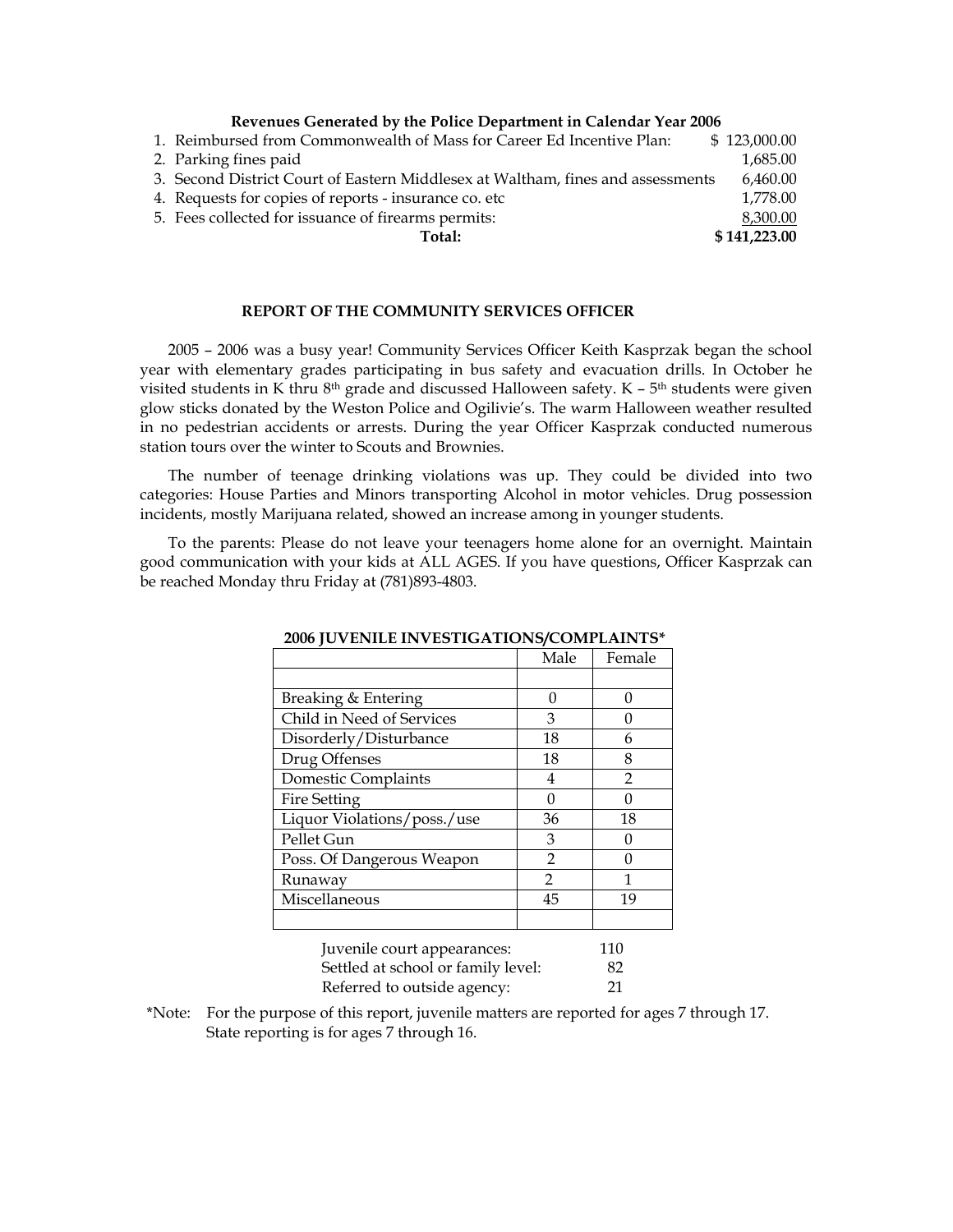#### **REPORT OF THE PARKING CLERK**

Vehicles violating town and/or state parking regulations may be ticketed by the Police Department. If a ticket remains unpaid and no request for a hearing has been made to the Parking Clerk within 21 days, additional fines may be imposed (in Weston there is a \$5.00 late fee for each unpaid violation) and, after notice to the vehicle's owner, the ticket is marked at the Registry of Motor Vehicles. Once a vehicle has been marked at the Registry, the owner may not renew or his or her driver's license or vehicle registration until all fines and late fees plus a \$20.00 penalty have been paid and a release has been issued by the Parking Clerk.

Safety issues and traffic circulation are of primary concern in establishing and enforcing parking restrictions. Of greatest importance is the ability of emergency vehicles to gain unimpeded access to all areas of the town as needed.

Massachusetts law prohibits parking within 10 feet of a fire hydrant or 20 feet of an intersection, in crosswalks, on State Highways or in handicapped spaces without a handicap license or placard. Town regulations include a two hour time limit for parking in the town center, a prohibition on parking on any Town Road unless there is a 10 foot wide lane for traffic flowing in each direction, restrictions on where parking is permitted at the Weston Public Schools, the Kendal Green train station and other town facilities, and restrictions on parking on various streets due to safety considerations.

Since the summer of 2005, the Parking Clerk and the Assistant Treasurer have had the ability to check ticket status on line. Tickets may now be paid at the Treasurer and Collector's Office.

Questions may be addressed to the Parking Clerk at Town Hall or to the Police Department. Information is also available at *www.weston.org*.

| Tickets issued     | 153 | Fines levied:         | \$1,995.00 |
|--------------------|-----|-----------------------|------------|
| Tickets paid       | 140 | Total fines collected | \$2,030.00 |
| Tickets dismissed: |     | Fines dismissed       | 75.00      |
| Tickets adjusted   |     | <b>Fines Adjusted</b> | 60.00      |

*Parking activity for the year ended June 30, 2006:* 

### **REPORT OF THE SIDEWALK AND TRAFFIC ADVISORY COMMITTEE**

The Committee met periodically through the year, attempting to address a variety of issues, the majority related to traffic.

Early in the year we looked at the traffic congestion around the water trough/Post Road/School Street junction. We did come up with a mini-rotary type configuration which we felt was at least worth a trial; however, the Selectmen did not opt to proceed with the trial at this time.